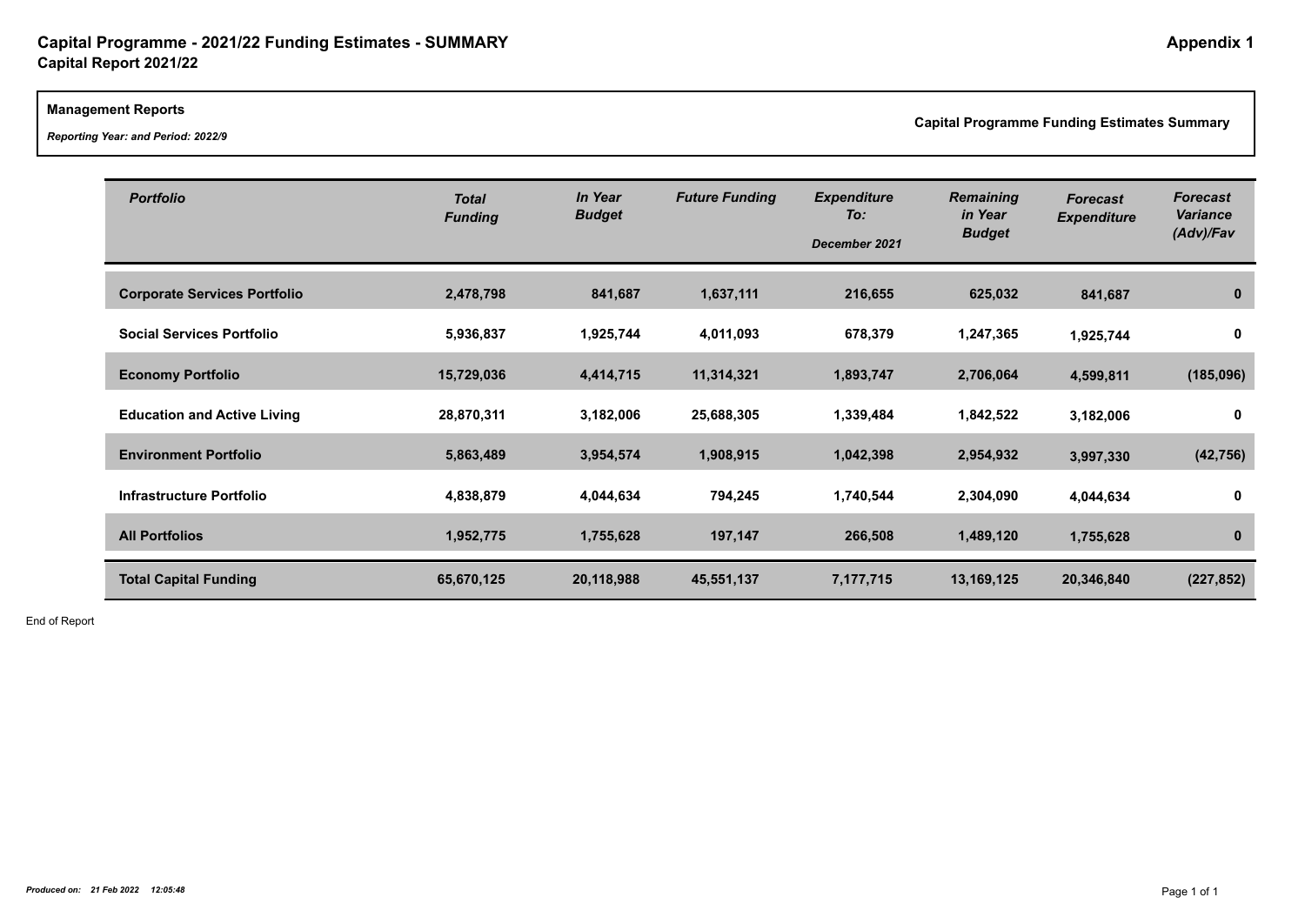| <b>Management Reports</b> | Reporting Year: and Period: 2022/9      |                                |                          |                       |                                            | <b>Capital Programme Funding Estimates</b>   |                                       |                                                 |  |
|---------------------------|-----------------------------------------|--------------------------------|--------------------------|-----------------------|--------------------------------------------|----------------------------------------------|---------------------------------------|-------------------------------------------------|--|
| Code                      | <b>Scheme</b>                           | <b>Total</b><br><b>Funding</b> | In Year<br><b>Budget</b> | <b>Future Funding</b> | <b>Expenditure</b><br>to:<br>December 2021 | <b>Remaining</b><br>in Year<br><b>Budget</b> | <b>Forecast</b><br><b>Expenditure</b> | <b>Forecast</b><br><b>Variance</b><br>(Adv)/Fav |  |
|                           | <b>Corporate Services Portfolio</b>     |                                |                          |                       |                                            |                                              |                                       |                                                 |  |
|                           | <b>Corporate Services</b>               |                                |                          |                       |                                            |                                              |                                       |                                                 |  |
| 101385                    | Workplace Transformation                | 67,586                         | 21,484                   | 46,102                | 21,484                                     | $\mathbf{0}$                                 | 21,484                                |                                                 |  |
| 327102                    | Corporate Properties H&S and Capital Wo | 264,131                        | 11,772                   | 252,359               | 4,508                                      | 7,264                                        | 11,772                                |                                                 |  |
| 327103                    | <b>Civic Centre Decommissioning</b>     | 650,000                        | 70,350                   | 579,650               | 56,768                                     | 13,582                                       | 70,350                                |                                                 |  |
| 327104                    | Democratic & Community Hubs             | 180,000                        | 180,000                  | 0                     | 129,256                                    | 50,744                                       | 180,000                               |                                                 |  |
| 327106                    | <b>ICT Roadmap</b>                      | 952,000                        | 193,000                  | 759,000               | 1,839                                      | 191,161                                      | 193,000                               |                                                 |  |
| 327107                    | Data Centre Move                        | 362,000                        | 362,000                  | 0                     | 0                                          | 362,000                                      | 362,000                               |                                                 |  |
| 328090                    | <b>CCTV Upgrade</b>                     | 3,081                          | 3,081                    | $\bf{0}$              | 2,800                                      | 281                                          | 3,081                                 |                                                 |  |
|                           | <b>Corporate Services</b>               | 2,478,798                      | 841,687                  | 1,637,111             | 216,655                                    | 625,032                                      | 841,687                               | 0                                               |  |
|                           | <b>Corporate Services Portfolio</b>     | 2,478,798                      | 841,687                  | 1,637,111             | 216,655                                    | 625,032                                      | 841,687                               | 0                                               |  |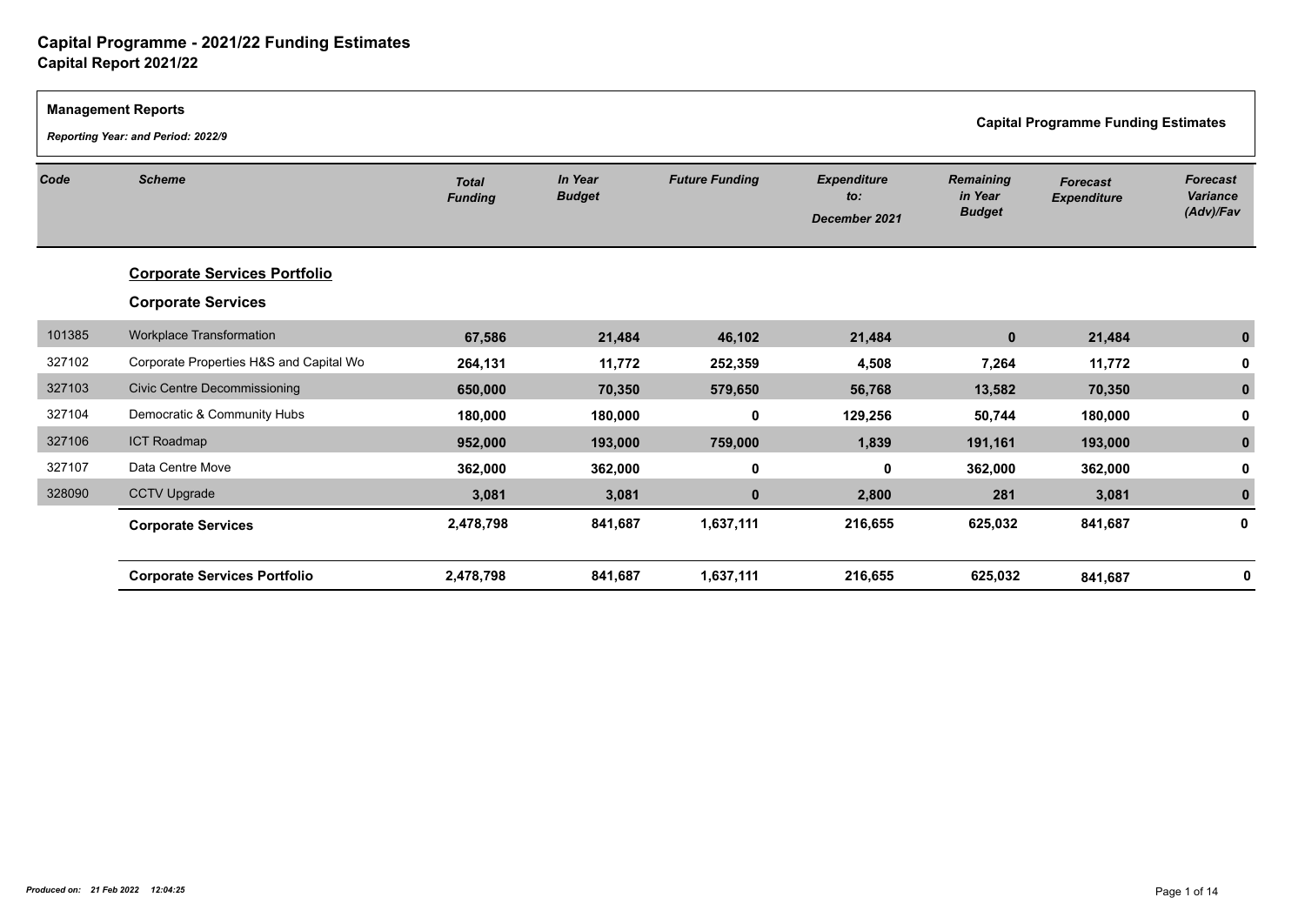|        | <b>Management Reports</b><br>Reporting Year: and Period: 2022/9 |                                |                          |                       |                                            |                                              | <b>Capital Programme Funding Estimates</b> |                                          |
|--------|-----------------------------------------------------------------|--------------------------------|--------------------------|-----------------------|--------------------------------------------|----------------------------------------------|--------------------------------------------|------------------------------------------|
| Code   | <b>Scheme</b>                                                   | <b>Total</b><br><b>Funding</b> | In Year<br><b>Budget</b> | <b>Future Funding</b> | <b>Expenditure</b><br>to:<br>December 2021 | <b>Remaining</b><br>in Year<br><b>Budget</b> | <b>Forecast</b><br><b>Expenditure</b>      | <b>Forecast</b><br>Variance<br>(Adv)/Fav |
|        | <b>Social Services Portfolio</b>                                |                                |                          |                       |                                            |                                              |                                            |                                          |
|        | <b>Childrens Services</b>                                       |                                |                          |                       |                                            |                                              |                                            |                                          |
| 323152 | Beaufort Road - Extension Training Flat                         | 81,490                         | 81,490                   | $\mathbf 0$           | 13,082                                     | 68,408                                       | 81,490                                     | $\mathbf{0}$                             |
| 323153 | Beaufort Road - Outdoor spaces and Exiti                        | 560                            | 560                      | 0                     | 560                                        | $\mathbf 0$                                  | 560                                        |                                          |
| 324719 | Flying Start - Cwm 2                                            | 30,000                         | 30,000                   | $\mathbf{0}$          | $\mathbf{0}$                               | 30,000                                       | 30,000                                     | $\bf{0}$                                 |
| 324721 | Flying Start - Ebbw Vale North                                  | 265,473                        | 265,473                  | 0                     | 238,277                                    | 27,196                                       | 265,473                                    | 0                                        |
| 324724 | Flying Start - Sirhowy Primary                                  | 18,500                         | 18,500                   | $\mathbf 0$           | $\mathbf 0$                                | 18,500                                       | 18,500                                     | $\mathbf{0}$                             |
| 324728 | Flying Start - Blaina ICC                                       | 235,000                        | 235,000                  | $\mathbf 0$           | 0                                          | 235,000                                      | 235,000                                    | O                                        |
| 324733 | <b>Flying Start Abertillery</b>                                 | 12,000                         | 12,000                   | $\mathbf 0$           | $\mathbf 0$                                | 12,000                                       | 12,000                                     | 0                                        |
| 324734 | Flying Start Garnlydan Hub                                      | 24,500                         | 24,500                   | 0                     | 5,761                                      | 18,739                                       | 24,500                                     |                                          |
| 324735 | Flying Start Brynithel FS Centre                                | 20,000                         | 20,000                   | $\mathbf 0$           | 10,734                                     | 9,266                                        | 20,000                                     | $\bf{0}$                                 |
| 324736 | <b>Flying Start Additional Works</b>                            | 73,700                         | 73,700                   | 0                     | 27,602                                     | 46,098                                       | 73,700                                     |                                          |
| 324737 | Flying Start Capital (Covid-funding)                            | 36,000                         | 36,000                   | $\mathbf 0$           | $\mathbf 0$                                | 36,000                                       | 36,000                                     | $\bf{0}$                                 |
| 324738 | FS Covid Recovery - Cwm Dev. Garden S                           | 115,000                        | 115,000                  | 0                     | 0                                          | 115,000                                      | 115,000                                    | 0                                        |
| 324739 | FS Covid Recovery - Scout Hall                                  | 50,000                         | 50,000                   | $\mathbf{0}$          | $\mathbf{0}$                               | 50,000                                       | 50,000                                     | $\bf{0}$                                 |
| 324771 | Childcare Offer - Badminton Scheme                              | 1,500,000                      | 50,000                   | 1,450,000             | 0                                          | 50,000                                       | 50,000                                     | 0                                        |
| 324772 | Childcare Offer - Blaina ICC Scheme                             | 1,108,728                      | 1,611                    | 1,107,117             | 1,611                                      | $\mathbf{0}$                                 | 1,611                                      | $\mathbf{0}$                             |
| 324773 | Childcare Offer - Swfryd Scheme                                 | 734,965                        | 3,849                    | 731,116               | 3,849                                      | 0                                            | 3,849                                      |                                          |
| 324774 | Childcare Offer - Small Grants Scheme                           | 50,000                         | 50,000                   | $\mathbf 0$           | 9,940                                      | 40,060                                       | 50,000                                     | $\mathbf{0}$                             |
| 324775 | Childcare Offer - Brynmawr                                      | 532,230                        | $\mathbf 0$              | 532,230               | $\mathbf{0}$                               | $\mathbf 0$                                  | 0                                          | 0                                        |
|        | <b>Childrens Services</b>                                       | 4,888,146                      | 1,067,683                | 3,820,463             | 311,415                                    | 756,268                                      | 1,067,683                                  | $\mathbf{0}$                             |

### **Adult Services**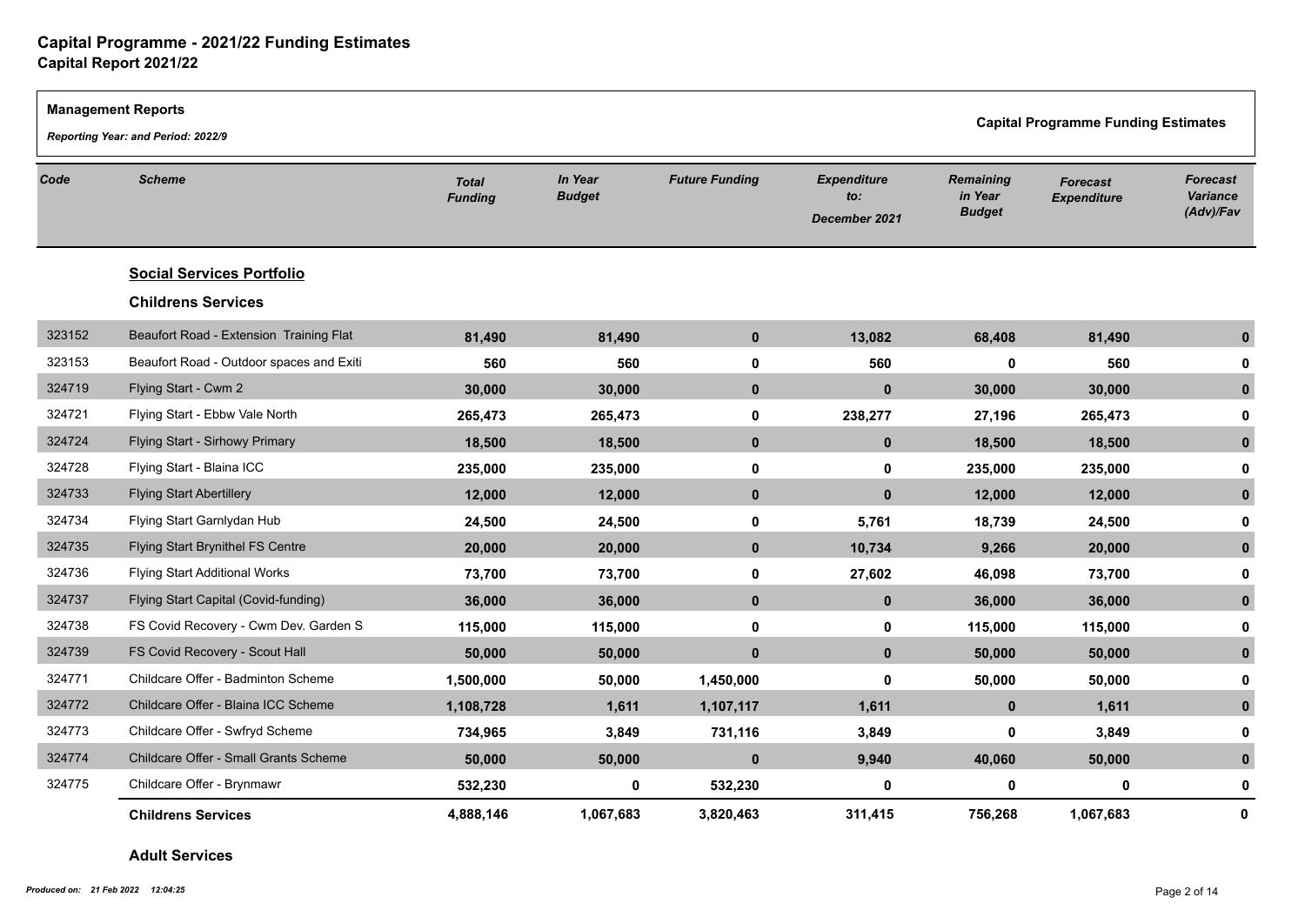### **Management Reports**

*Reporting Year: and Period: 2022/9*

**Capital Programme Funding Estimates** 

| Code   | <b>Scheme</b>                            | <b>Total</b><br><b>Funding</b> | In Year<br><b>Budget</b> | <b>Future Funding</b> | <b>Expenditure</b><br>to:<br>December 2021 | <b>Remaining</b><br>in Year<br><b>Budget</b> | <b>Forecast</b><br><b>Expenditure</b> | <b>Forecast</b><br>Variance<br>(Adv)/Fav |
|--------|------------------------------------------|--------------------------------|--------------------------|-----------------------|--------------------------------------------|----------------------------------------------|---------------------------------------|------------------------------------------|
| 323003 | Health & Safety                          | 57,483                         | $\bf{0}$                 | 57,483                | $\mathbf{0}$                               | $\mathbf 0$                                  | $\mathbf 0$                           |                                          |
| 323005 | Tackling Food Poverty - WLGA             | 41,158                         | 1,560                    | 39,598                | 1,560                                      | $\mathbf 0$                                  | 1,560                                 |                                          |
| 323006 | <b>Cwrt Mytton Replacement Boilers</b>   | 50,000                         | 50,000                   | $\mathbf 0$           | 22,521                                     | 27,479                                       | 50,000                                |                                          |
| 323120 | Disabled equipment                       | 279,750                        | 279,750                  | 0                     | 279,750                                    | 0                                            | 279,750                               |                                          |
| 323141 | ICF - Further Enhanced Digital & Mobile  | $\mathbf 0$                    | $\mathbf 0$              | $\mathbf 0$           | $\mathbf{0}$                               | $\mathbf{0}$                                 | $\mathbf 0$                           |                                          |
| 323144 | ICF Main Capital Programme               | 85,862                         | 0                        | 85,862                | $\mathbf 0$                                | 0                                            | $\mathbf 0$                           |                                          |
| 323147 | Intermediate Care Fund                   | 3,133                          | $\mathbf{0}$             | 3,133                 | $\mathbf{0}$                               | $\mathbf{0}$                                 | $\mathbf{0}$                          |                                          |
| 323148 | ICF - Digital & Mobile Assistive Technol | 39,614                         | 39,614                   | 0                     | 39,614                                     | 0                                            | 39,614                                |                                          |
| 323149 | <b>Better Care Capital Project</b>       | 21,809                         | 17,255                   | 4,554                 | 17,255                                     | $\bf{0}$                                     | 17,255                                |                                          |
| 323151 | Augusta House - Enablement Pods          | 469,882                        | 469,882                  | 0                     | 6,265                                      | 463,617                                      | 469,882                               |                                          |
|        | <b>Adult Services</b>                    | 1,048,691                      | 858,061                  | 190,630               | 366,964                                    | 491,097                                      | 858,061                               | 0                                        |
|        | <b>Social Services Portfolio</b>         | 5,936,837                      | 1,925,744                | 4,011,093             | 678,379                                    | 1,247,365                                    | 1,925,744                             |                                          |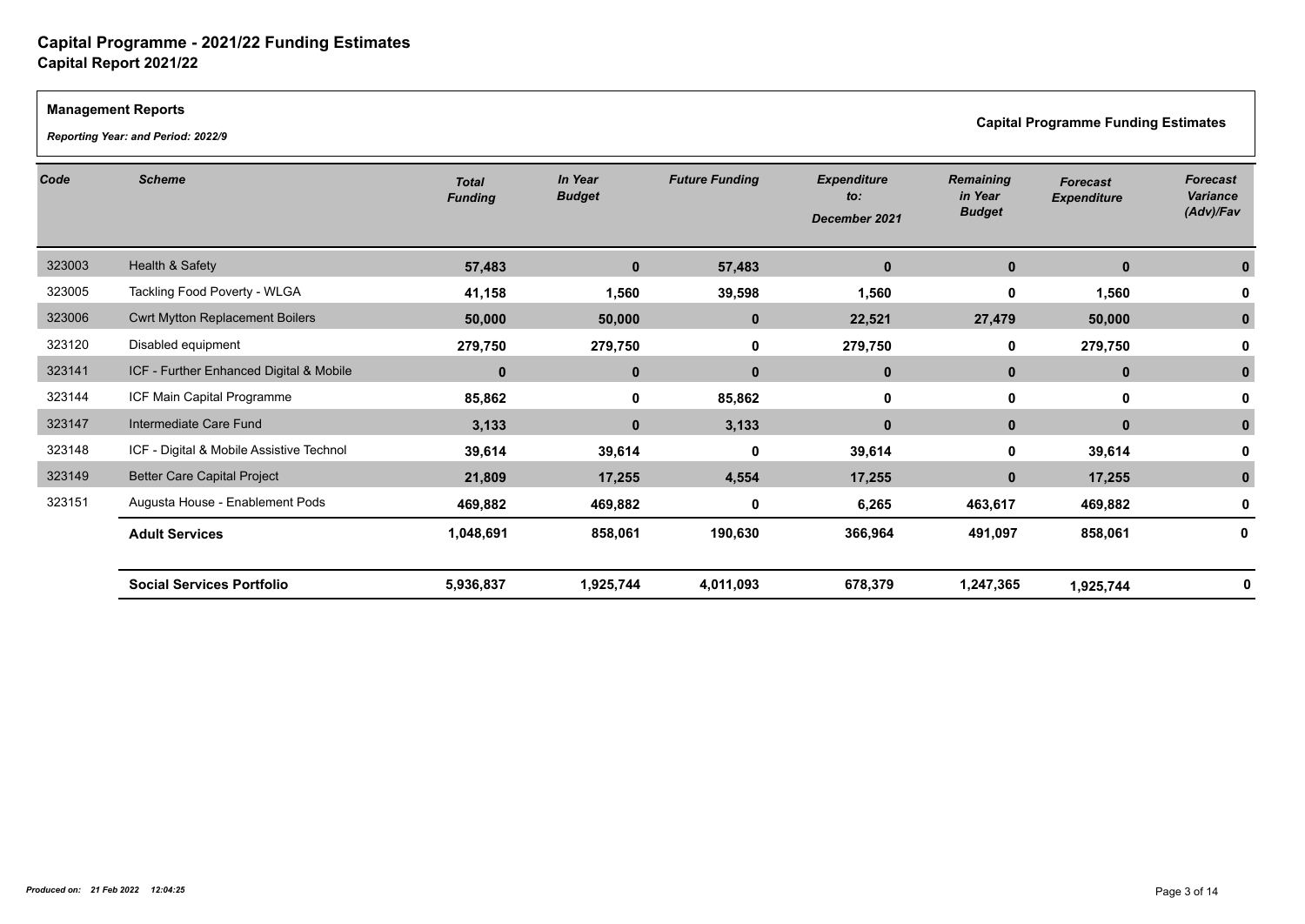|        | <b>Management Reports</b><br>Reporting Year: and Period: 2022/9 |                                |                                 |                       |                                            |                                              | <b>Capital Programme Funding Estimates</b> |                                          |  |
|--------|-----------------------------------------------------------------|--------------------------------|---------------------------------|-----------------------|--------------------------------------------|----------------------------------------------|--------------------------------------------|------------------------------------------|--|
| Code   | <b>Scheme</b>                                                   | <b>Total</b><br><b>Funding</b> | <b>In Year</b><br><b>Budget</b> | <b>Future Funding</b> | <b>Expenditure</b><br>to:<br>December 2021 | <b>Remaining</b><br>in Year<br><b>Budget</b> | <b>Forecast</b><br><b>Expenditure</b>      | <b>Forecast</b><br>Variance<br>(Adv)/Fav |  |
|        | <b>Economy Portfolio</b>                                        |                                |                                 |                       |                                            |                                              |                                            |                                          |  |
|        | <b>Tredegar Regeneration</b>                                    |                                |                                 |                       |                                            |                                              |                                            |                                          |  |
| 326163 | Tredegar HLF                                                    | 674,415                        | 674,415                         | $\mathbf{0}$          | 150,291                                    | 524,124                                      | 674,415                                    | $\mathbf{0}$                             |  |
|        | <b>Tredegar Regeneration</b>                                    | 674,415                        | 674,415                         | $\mathbf 0$           | 150,291                                    | 524,124                                      | 674,415                                    | 0                                        |  |
|        | <b>Ebbw Vale Town Centre</b>                                    |                                |                                 |                       |                                            |                                              |                                            |                                          |  |
| 326191 | TRI - Urban Centre Commercial Property I                        | 265,315                        | 265,315                         | $\mathbf 0$           | 197,117                                    | 68,198                                       | 265,315                                    | $\mathbf 0$                              |  |
| 326192 | TRI- Urban Centre Residential Property E                        | 123,024                        | 123,024                         | $\mathbf 0$           | $\mathbf 0$                                | 123,024                                      | 123,024                                    | 0                                        |  |
|        | <b>Ebbw Vale Town Centre</b>                                    | 388,339                        | 388,339                         | $\mathbf 0$           | 197,117                                    | 191,222                                      | 388,339                                    | $\mathbf{0}$                             |  |
|        | <b>Valleys Regional Park</b>                                    |                                |                                 |                       |                                            |                                              |                                            |                                          |  |
| 326200 | VRP Ebbw Fach Trail                                             | 899                            | $\mathbf{0}$                    | 899                   | $\mathbf{0}$                               | $\mathbf{0}$                                 | $\mathbf{0}$                               | $\mathbf{0}$                             |  |
| 326205 | VRP - Discovery Gateway                                         | 30,180                         | 30,180                          | $\mathbf 0$           | 8,606                                      | 21,574                                       | 30,180                                     | 0                                        |  |
| 326206 | Local Places for Nature Capital Funding                         | $\mathbf 0$                    | $\mathbf{0}$                    | $\mathbf 0$           | $\bf{0}$                                   | $\bf{0}$                                     | $\mathbf 0$                                | $\bf{0}$                                 |  |
| 326207 | Parc Bryn Bach - Co Working Space                               | 116,661                        | 116,661                         | $\mathbf 0$           | 56,486                                     | 60,175                                       | 116,661                                    | $\mathbf 0$                              |  |
|        | <b>Valleys Regional Park</b>                                    | 147,740                        | 146,841                         | 899                   | 65,092                                     | 81,749                                       | 146,841                                    | $\mathbf 0$                              |  |
|        | <b>The Works Site</b>                                           |                                |                                 |                       |                                            |                                              |                                            |                                          |  |
| 325097 | <b>Big Arch</b>                                                 | 1,027,603                      | $\mathbf{0}$                    | 1,027,603             | $\mathbf{0}$                               | $\mathbf{0}$                                 | $\mathbf 0$                                | $\mathbf{0}$                             |  |
| 325103 | Learning Works                                                  | 37,985                         | $\mathbf 0$                     | 37,985                | $\mathbf 0$                                | $\mathbf 0$                                  | $\mathbf 0$                                | O                                        |  |
| 325220 | Site Investigation Works                                        | 19,001                         | $\mathbf 0$                     | 19,001                | $\mathbf{0}$                               | $\mathbf 0$                                  | $\mathbf{0}$                               | $\mathbf{0}$                             |  |
| 325225 | Ebbw Valley Railway - Northern Extension                        | 2,441                          | 2,136                           | 305                   | 2,136                                      | 0                                            | 2,136                                      | O                                        |  |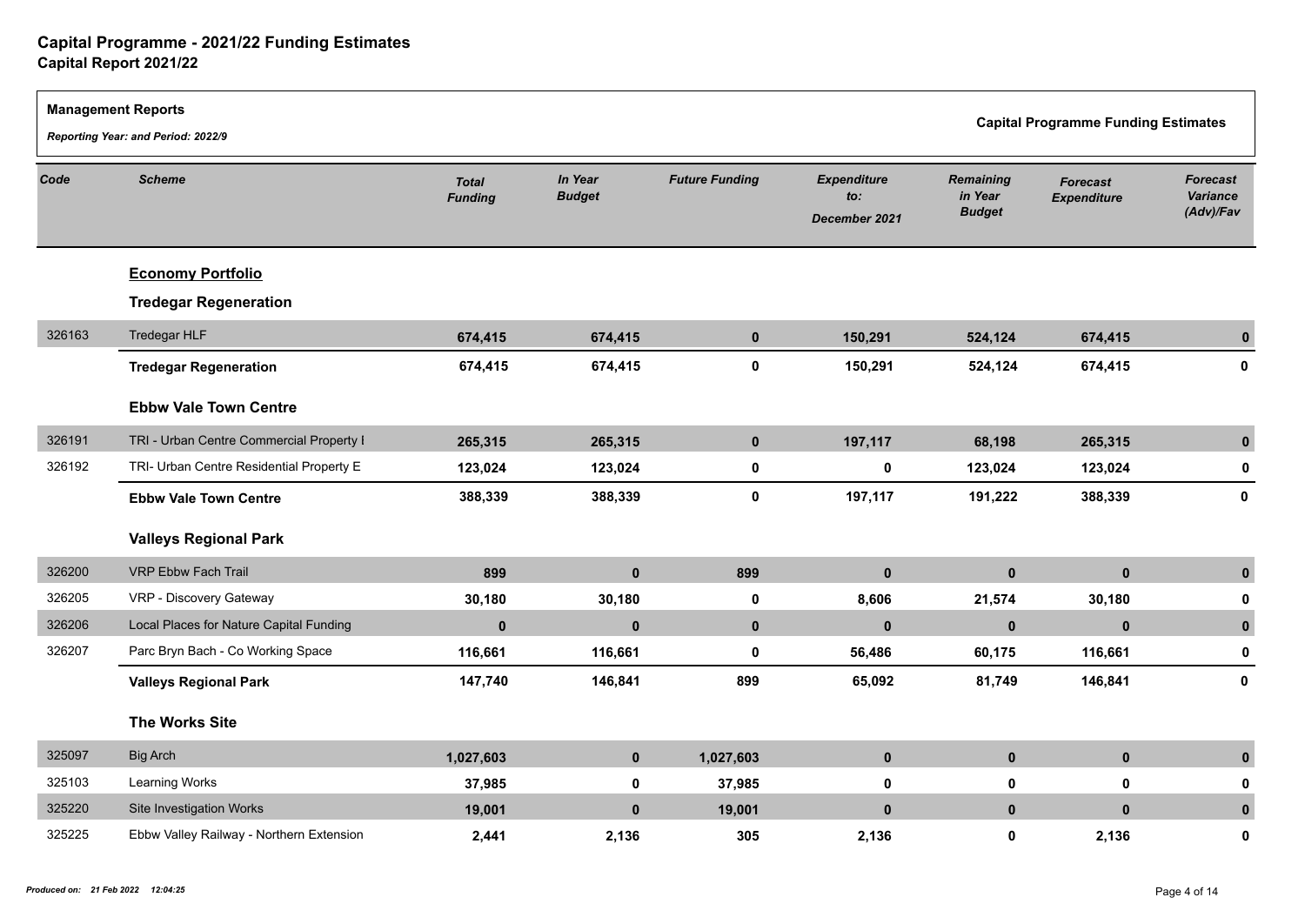|                       | <b>Management Reports</b><br>Reporting Year: and Period: 2022/9 |                                |                          |                       |                                            |                                              | <b>Capital Programme Funding Estimates</b> |                                          |
|-----------------------|-----------------------------------------------------------------|--------------------------------|--------------------------|-----------------------|--------------------------------------------|----------------------------------------------|--------------------------------------------|------------------------------------------|
| <b>Scheme</b><br>Code |                                                                 | <b>Total</b><br><b>Funding</b> | In Year<br><b>Budget</b> | <b>Future Funding</b> | <b>Expenditure</b><br>to:<br>December 2021 | <b>Remaining</b><br>in Year<br><b>Budget</b> | <b>Forecast</b><br><b>Expenditure</b>      | <b>Forecast</b><br>Variance<br>(Adv)/Fav |
|                       | <b>The Works Site</b>                                           | 1,087,030                      | 2,136                    | 1,084,894             | 2,136                                      | $\mathbf 0$                                  | 2,136                                      |                                          |
|                       | <b>Other Regeneration</b>                                       |                                |                          |                       |                                            |                                              |                                            |                                          |
| 326006                | Tech Valley s Initiative                                        | 465,776                        | $\mathbf{0}$             | 465,776               | $\mathbf{0}$                               | $\mathbf{0}$                                 | $\mathbf 0$                                |                                          |
| 326180                | Lime Avenue Business Park                                       | 530,810                        | 530,810                  | 0                     | 598,725                                    | 117,181                                      | 715,906                                    | (185,096)                                |
| 326181                | Lime Avenue Employment park                                     | 2,495,101                      | $\mathbf 0$              | 2,495,101             | $\mathbf 0$                                | $\mathbf{0}$                                 | $\mathbf 0$                                |                                          |
| 326183                | Regain 2                                                        | 5,555,153                      | 366,629                  | 5,188,524             | 355,370                                    | 11,259                                       | 366,629                                    |                                          |
| 326184                | <b>Brexit Schemes</b>                                           | 419,465                        | $\mathbf 0$              | 419,465               | $\mathbf 0$                                | $\mathbf{0}$                                 | $\mathbf 0$                                | $\mathbf{0}$                             |
| 326193                | TRI - Town Centre COVID-19 recovery ada                         | 529,818                        | 37,530                   | 492,288               | 37,300                                     | 230                                          | 37,530                                     | 0                                        |
| 326194                | TT - Trinity Chapel & Abertillery Librar                        | 1,002,388                      | $\mathbf 0$              | 1,002,388             | $\mathbf{0}$                               | $\mathbf{0}$                                 | $\mathbf 0$                                | $\mathbf{0}$                             |
| 326225                | <b>Heat Networks Project</b>                                    | 17,385                         | 0                        | 17,385                | 0                                          | 0                                            | $\mathbf 0$                                | 0                                        |
| 326226                | <b>Electric Vehicle Chargepoints</b>                            | 20,085                         | 763                      | 19,322                | 763                                        | $\mathbf{0}$                                 | 763                                        | $\bf{0}$                                 |
| 326227                | Innovation for Decarbonisation - WBRID                          | 500,000                        | 500,000                  | 0                     | 10,100                                     | 489,900                                      | 500,000                                    |                                          |
| 326252                | Constrained Units - Roseheyworth                                | 6,665                          | $\mathbf 0$              | 6,665                 | $\mathbf{0}$                               | $\mathbf{0}$                                 | $\mathbf{0}$                               | $\mathbf{0}$                             |
| 326265                | Victoria Business Park - Development                            | 39,251                         | $\mathbf 0$              | 39,251                | $\mathbf{0}$                               | 0                                            | $\mathbf 0$                                |                                          |
| 326266                | <b>Brynmawr Retail Development</b>                              | 759,224                        | 759,224                  | $\mathbf{0}$          | 11,296                                     | 747,928                                      | 759,224                                    | $\bf{0}$                                 |
| 326267                | <b>Blaenau Gwent Digital</b>                                    | 138,049                        | 138,049                  | 0                     | 101,831                                    | 36,218                                       | 138,049                                    | 0                                        |
| 326268                | Covid Recovery for Town Centres                                 | 367,464                        | 285,101                  | 82,363                | 285,101                                    | $\mathbf{0}$                                 | 285,101                                    |                                          |
| 326269                | HiVE - Hi Value Engineering Centre - Mon                        | 360,000                        | 360,000                  | 0                     | 76,924                                     | 283,076                                      | 360,000                                    |                                          |
| 326271                | Land Release Fund - Pithead Baths                               | 224,878                        | 224,878                  | $\mathbf 0$           | 1,700                                      | 223,178                                      | 224,878                                    |                                          |
|                       | <b>Other Regeneration</b>                                       | 13,431,512                     | 3,202,984                | 10,228,528            | 1,479,110                                  | 1,908,970                                    | 3,388,080                                  | (185,096)                                |
|                       | <b>Economy Portfolio</b>                                        | 15,729,036                     | 4,414,715                | 11,314,321            | 1,893,747                                  | 2,706,064                                    | 4,599,811                                  | (185,096)                                |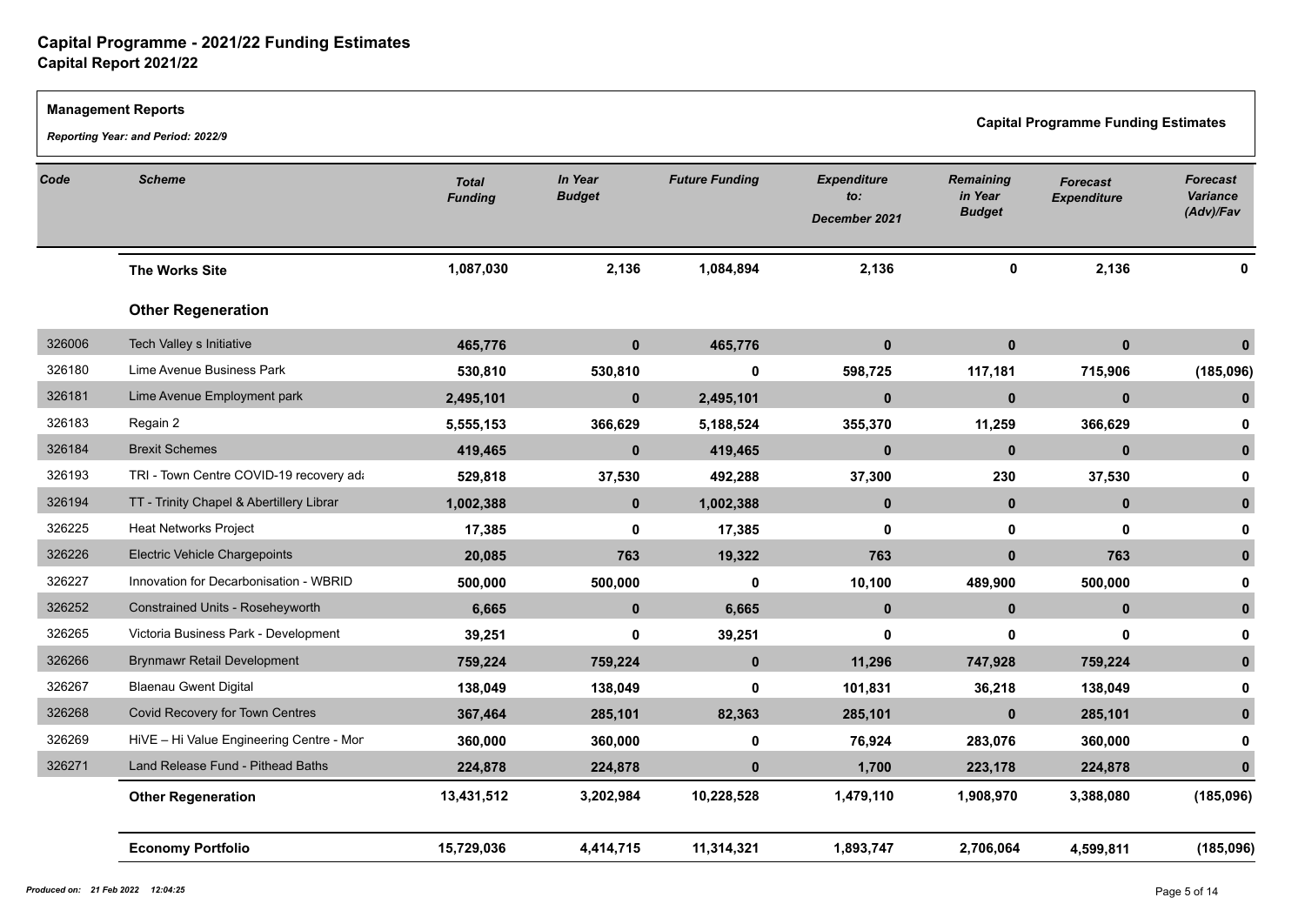|        | <b>Management Reports</b>                    |                                |                          |                       |                                            | <b>Capital Programme Funding Estimates</b>   |                                       |                                          |
|--------|----------------------------------------------|--------------------------------|--------------------------|-----------------------|--------------------------------------------|----------------------------------------------|---------------------------------------|------------------------------------------|
|        | Reporting Year: and Period: 2022/9           |                                |                          |                       |                                            |                                              |                                       |                                          |
| Code   | <b>Scheme</b>                                | <b>Total</b><br><b>Funding</b> | In Year<br><b>Budget</b> | <b>Future Funding</b> | <b>Expenditure</b><br>to:<br>December 2021 | <b>Remaining</b><br>in Year<br><b>Budget</b> | <b>Forecast</b><br><b>Expenditure</b> | Forecast<br><b>Variance</b><br>(Adv)/Fav |
|        | <b>Education and Active Living</b>           |                                |                          |                       |                                            |                                              |                                       |                                          |
|        | <b>Education Services</b>                    |                                |                          |                       |                                            |                                              |                                       |                                          |
| 324125 | <b>Education Minor Works</b>                 | 48,497                         | 748                      | 47,749                | 688                                        | 60                                           | 748                                   | $\mathbf{0}$                             |
| 324138 | <b>Education Capital Maintenance</b>         | 73,003                         | 42,217                   | 30,786                | 42,217                                     | 0                                            | 42,217                                |                                          |
| 324139 | Education Capital Maintenance 20/21          | 103,743                        | $\mathbf 0$              | 103,743               | $\mathbf 0$                                | $\mathbf{0}$                                 | $\mathbf 0$                           | $\mathbf{0}$                             |
| 324142 | Georgetown Windows & Boiler Replaceme        | 6,206                          | $\mathbf 0$              | 6,206                 | $\mathbf{0}$                               | $\mathbf 0$                                  | $\mathbf 0$                           | 0                                        |
| 324143 | Rhos-y-fedwyn - Refurbishment                | 3,945                          | $\mathbf{0}$             | 3,945                 | $\mathbf{0}$                               | $\mathbf{0}$                                 | $\mathbf{0}$                          | $\mathbf{0}$                             |
| 324144 | St Marys - Refurbishment                     | 200,000                        | 24,473                   | 175,527               | 24,473                                     | $\mathbf 0$                                  | 24,473                                | 0                                        |
| 324145 | Tredegar Comp - Food & Technology            | 30,070                         | $\mathbf 0$              | 30,070                | $\mathbf{0}$                               | $\mathbf 0$                                  | $\mathbf 0$                           | $\mathbf{0}$                             |
| 324146 | Deighton - Kitchen                           | 639                            | $\mathbf 0$              | 639                   | 0                                          | $\mathbf 0$                                  | $\mathbf 0$                           | 0                                        |
| 324147 | Tredegar Comp Upgrade Services and Ac        | 3,450                          | $\mathbf{0}$             | 3,450                 | $\mathbf{0}$                               | $\mathbf{0}$                                 | $\mathbf{0}$                          | $\mathbf{0}$                             |
| 324148 | Coed y Garn Roof & Remedial Works            | 26,638                         | 16,775                   | 9,863                 | 16,775                                     | $\mathbf 0$                                  | 16,775                                | <sup>0</sup>                             |
| 324149 | <b>Brynbach Primary Disabled Adaptations</b> | 70,000                         | 9,939                    | 60,061                | 9,939                                      | $\mathbf{0}$                                 | 9,939                                 | $\mathbf{0}$                             |
| 324150 | Ebbw Fawr - Developing 3/4 classrooms, t     | 100,000                        | $\mathbf 0$              | 100,000               | $\mathbf{0}$                               | $\mathbf 0$                                  | $\mathbf 0$                           | 0                                        |
| 324151 | Tredegar Comp Upgrade Electrical Supply      | 17,842                         | 17,842                   | $\mathbf{0}$          | 17,482                                     | 360                                          | 17,842                                | $\mathbf{0}$                             |
| 324152 | <b>Brynmawr Canopy</b>                       | 100,000                        | 100,000                  | $\mathbf 0$           | 24,720                                     | 75,280                                       | 100,000                               | 0                                        |
| 324155 | <b>Brynmawr Comp Lift</b>                    | 110,000                        | $\mathbf{0}$             | 110,000               | $\mathbf{0}$                               | $\mathbf 0$                                  | $\mathbf 0$                           | $\mathbf{0}$                             |
| 324156 | <b>River Centre Boiler</b>                   | 70,000                         | 0                        | 70,000                | 0                                          | 0                                            | $\mathbf 0$                           | o                                        |
| 324157 | Tredegar Comprehensive Kitchen Electrics     | 1,455                          | 1,455                    | $\pmb{0}$             | 1,455                                      | $\mathbf 0$                                  | 1,455                                 | $\mathbf{0}$                             |
| 324158 | <b>Beaufort Hill Kitchen</b>                 | 93,771                         | 93,771                   | $\mathbf 0$           | 93,771                                     | -1                                           | 93,771                                | 0                                        |
| 324159 | <b>Glyncoed Highways Works</b>               | 60,000                         | 60,000                   | $\mathbf 0$           | 48,909                                     | 11,091                                       | 60,000                                | $\bf{0}$                                 |
| 324161 | Pen Y Cwm - Refurbishment Works              | 150,000                        | 150,000                  | $\mathbf 0$           | 108,449                                    | 41,551                                       | 150,000                               | 0                                        |
| 324162 | St Mary s CIW Fire Alarm                     | 30,000                         | 30,000                   | $\bf{0}$              | 20,709                                     | 9,291                                        | 30,000                                | $\mathbf{0}$                             |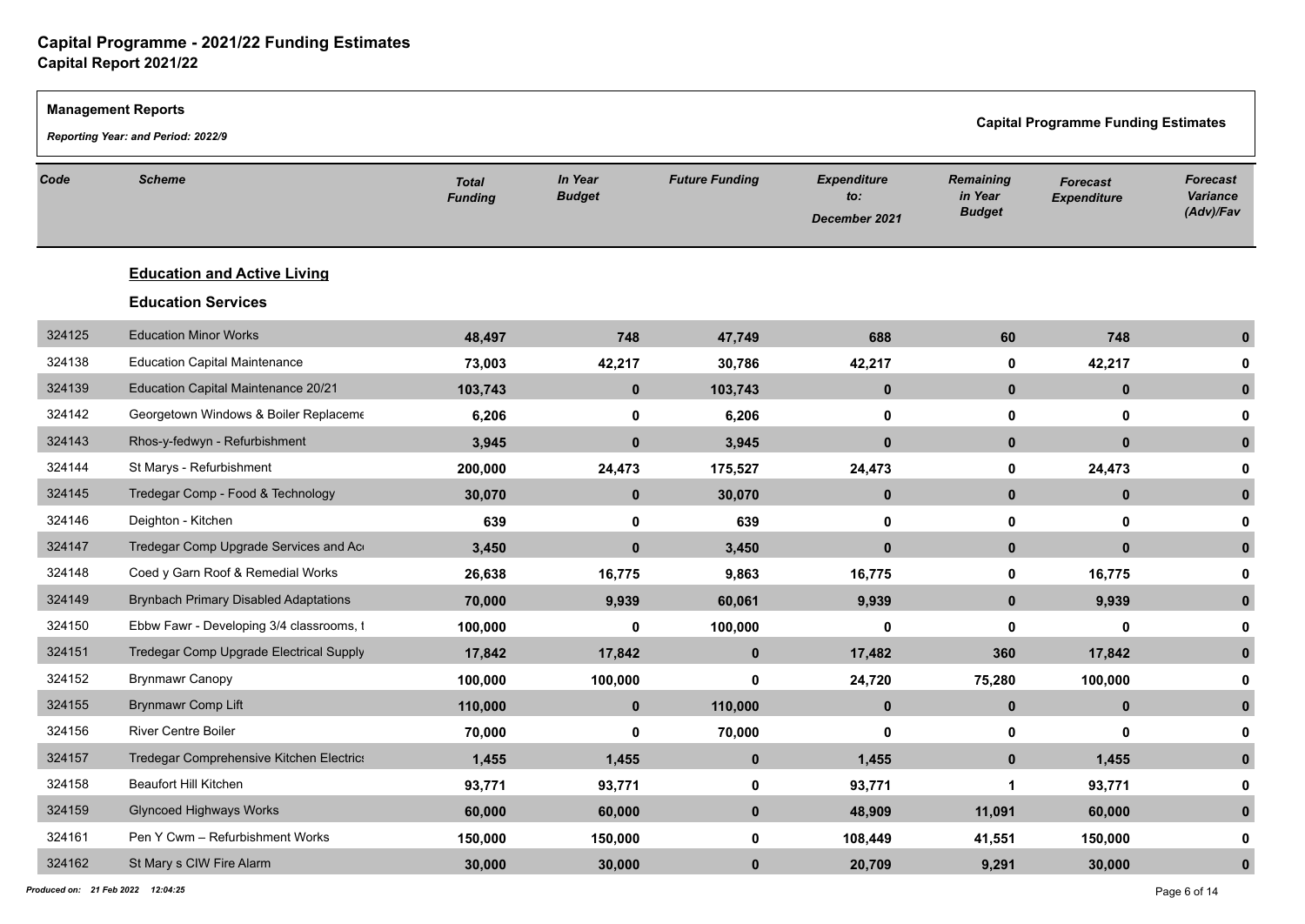### **Management Reports**

*Reporting Year: and Period: 2022/9*

**Capital Programme Funding Estimates** 

| Code   | <b>Scheme</b>                            | <b>Total</b><br><b>Funding</b> | In Year<br><b>Budget</b> | <b>Future Funding</b> | <b>Expenditure</b><br>to:<br>December 2021 | <b>Remaining</b><br>in Year<br><b>Budget</b> | <b>Forecast</b><br><b>Expenditure</b> | <b>Forecast</b><br>Variance<br>(Adv)/Fav |
|--------|------------------------------------------|--------------------------------|--------------------------|-----------------------|--------------------------------------------|----------------------------------------------|---------------------------------------|------------------------------------------|
| 324164 | Improving Ventilation in Education Setti | 43,058                         | 43,058                   | $\mathbf 0$           | 0                                          | 43,058                                       | 43,058                                |                                          |
| 324165 | Education Capital Maintenance 2021/22    | 954,248                        | 954,248                  | $\bf{0}$              | $\mathbf 0$                                | 954,248                                      | 954,248                               |                                          |
| 324201 | Class Size - Willowtown                  | 69,557                         | $\mathbf 0$              | 69,557                | $\mathbf 0$                                | $\mathbf 0$                                  | $\mathbf 0$                           |                                          |
| 324203 | <b>Period Poverty</b>                    | 5,028                          | $\mathbf{0}$             | 5,028                 | $\mathbf 0$                                | $\mathbf{0}$                                 | $\mathbf{0}$                          |                                          |
| 324205 | St. Marys CIW MUGA                       | 11,450                         | 11,450                   | 0                     | 0                                          | 11,450                                       | 11,450                                | o                                        |
| 324519 | Digital 2030 Capital Grant - Post 16     | 4,621                          | $\mathbf 0$              | 4,621                 | $\mathbf 0$                                | $\mathbf{0}$                                 | $\mathbf{0}$                          | 0                                        |
| 324530 | <b>ALN</b>                               | 22,299                         | 505                      | 21,794                | 0                                          | 505                                          | 505                                   |                                          |
| 324532 | Ebbw Fawr ASD                            | 3,890                          | $\mathbf{0}$             | 3,890                 | $\mathbf{0}$                               | $\mathbf{0}$                                 | $\mathbf{0}$                          |                                          |
| 324560 | Schools IT Infrastructure                | 49,929                         | 49,929                   | $\mathbf 0$           | 44,577                                     | 5,352                                        | 49,929                                |                                          |
| 324561 | IT Upgrades - Schools                    | 21,318                         | 21,318                   | $\mathbf 0$           | 21,318                                     | $\mathbf{0}$                                 | 21,318                                |                                          |
| 324580 | Brynmawr 3G Pitch                        | 962,480                        | 962,480                  | 0                     | 573,177                                    | 389,303                                      | 962,480                               |                                          |
| 324590 | Tredegar Comp 3G Pitch                   | 79,359                         | $\bf{0}$                 | 79,359                | $\mathbf 0$                                | $\mathbf 0$                                  | $\mathbf{0}$                          | $\bf{0}$                                 |
| 324743 | 21st Century Schools Six Bells Project   | 50,295                         | 50,295                   | 0                     | 9,262                                      | 41,033                                       | 50,295                                |                                          |
| 324750 | Band B - Welsh Medium New Build          | 5,962,761                      | 150,000                  | 5,812,761             | 112,827                                    | 37,173                                       | 150,000                               |                                          |
| 324751 | Band B - New Primary Ebbw Fawr Valley    | 8,702,596                      | 105,000                  | 8,597,596             | 74,825                                     | 30,175                                       | 105,000                               |                                          |
| 324752 | Band B - Secondary Remodelling Brynmay   | 3,190,237                      | 20,000                   | 3,170,237             | 4,273                                      | 15,727                                       | 20,000                                |                                          |
| 324753 | Band B - Secondary Remodelling Abertille | 3,198,691                      | 15,000                   | 3,183,691             | 707                                        | 14,293                                       | 15,000                                |                                          |
| 324754 | Band B - Secondary Remodelling Tredega   | 3,197,459                      | 15,000                   | 3,182,459             | 332                                        | 14,668                                       | 15,000                                | $\bf{0}$                                 |
| 324755 | Band B - Welsh Medium Remodelling Bro    | 901,556                        | 130,455                  | 771,101               | 87,550                                     | 42,905                                       | 130,455                               | 0                                        |
|        | <b>Education Services</b>                | 28,730,091                     | 3,075,958                | 25,654,133            | 1,338,437                                  | 1,737,521                                    | 3,075,958                             | 0                                        |
|        | <b>Active Living Services</b>            |                                |                          |                       |                                            |                                              |                                       |                                          |
| 329089 | <b>Abertillery LC Demolition</b>         | 1,048                          | 1,048                    | $\mathbf 0$           | 1,048                                      | $\blacktriangleleft$                         | 1,048                                 |                                          |
|        |                                          |                                |                          |                       |                                            |                                              |                                       |                                          |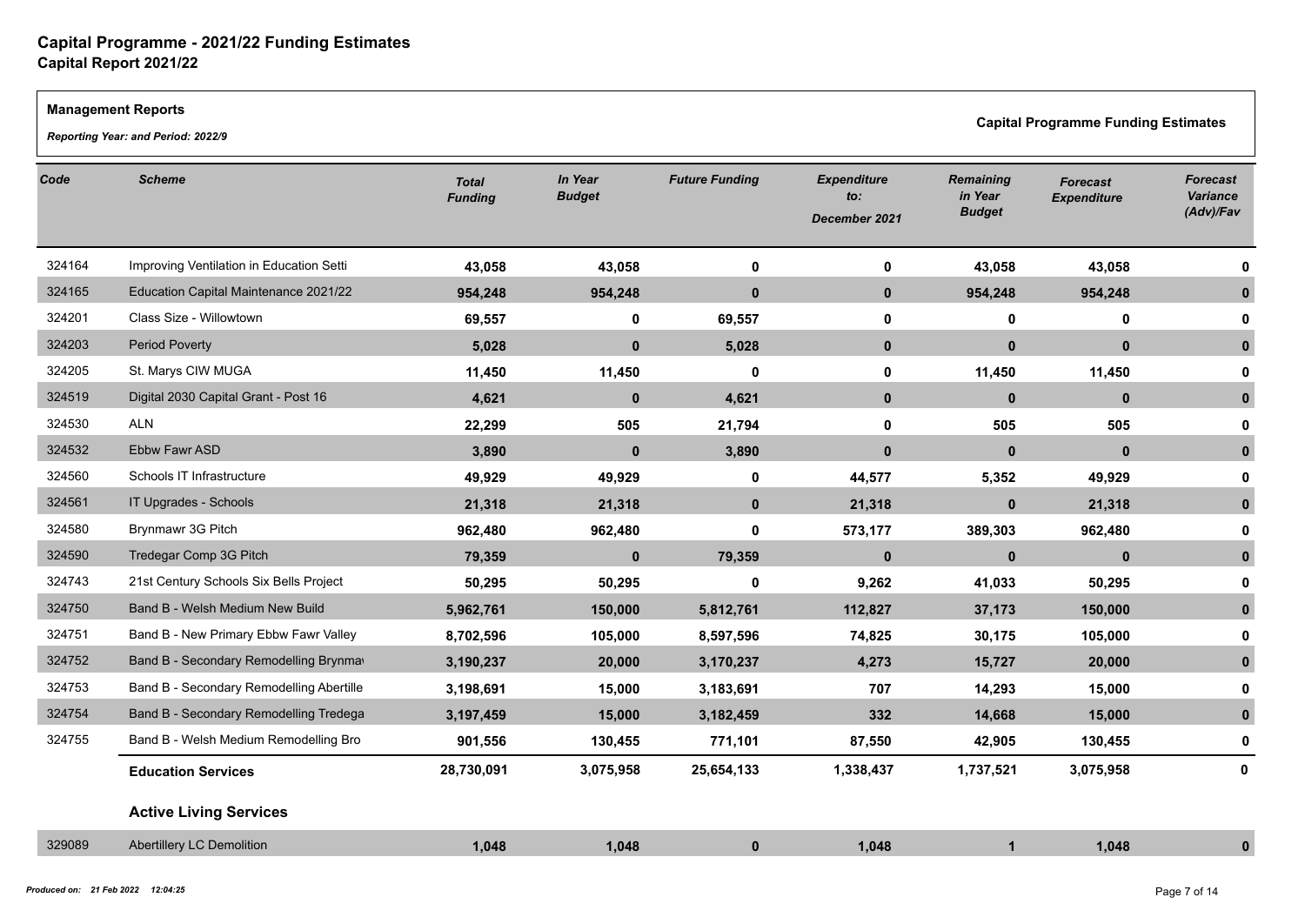$\Gamma$ 

|        | <b>Management Reports</b><br><b>Capital Programme Funding Estimates</b><br>Reporting Year: and Period: 2022/9 |                                |                          |                       |                                            |                                       |                                       |                                          |  |  |  |  |
|--------|---------------------------------------------------------------------------------------------------------------|--------------------------------|--------------------------|-----------------------|--------------------------------------------|---------------------------------------|---------------------------------------|------------------------------------------|--|--|--|--|
| Code   | <b>Scheme</b>                                                                                                 | <b>Total</b><br><b>Funding</b> | In Year<br><b>Budget</b> | <b>Future Funding</b> | <b>Expenditure</b><br>to:<br>December 2021 | Remaining<br>in Year<br><b>Budget</b> | <b>Forecast</b><br><b>Expenditure</b> | <b>Forecast</b><br>Variance<br>(Adv)/Fav |  |  |  |  |
| 329092 | ALC - Changing Room Refurbishment                                                                             | 20,000                         | 0                        | 20,000                | 0                                          | $\bf{0}$                              | $\bf{0}$                              |                                          |  |  |  |  |
| 329095 | <b>AWPOG - Play Equipment</b>                                                                                 | 106,733                        | 105,000                  | 1,733                 | $\mathbf{0}$                               | 105,000                               | 105,000                               |                                          |  |  |  |  |
| 332368 | Play Area Schemes - Boroughwide                                                                               | 12,439                         | 0                        | 12,439                | $\mathbf 0$                                | $\mathbf 0$                           | 0                                     |                                          |  |  |  |  |
|        | <b>Active Living Services</b>                                                                                 | 140,220                        | 106,048                  | 34,172                | 1,048                                      | 105,001                               | 106,048                               | 0                                        |  |  |  |  |
|        | <b>Education and Active Living</b>                                                                            | 28,870,311                     | 3,182,006                | 25,688,305            | 1,339,484                                  | 1,842,522                             | 3,182,006                             |                                          |  |  |  |  |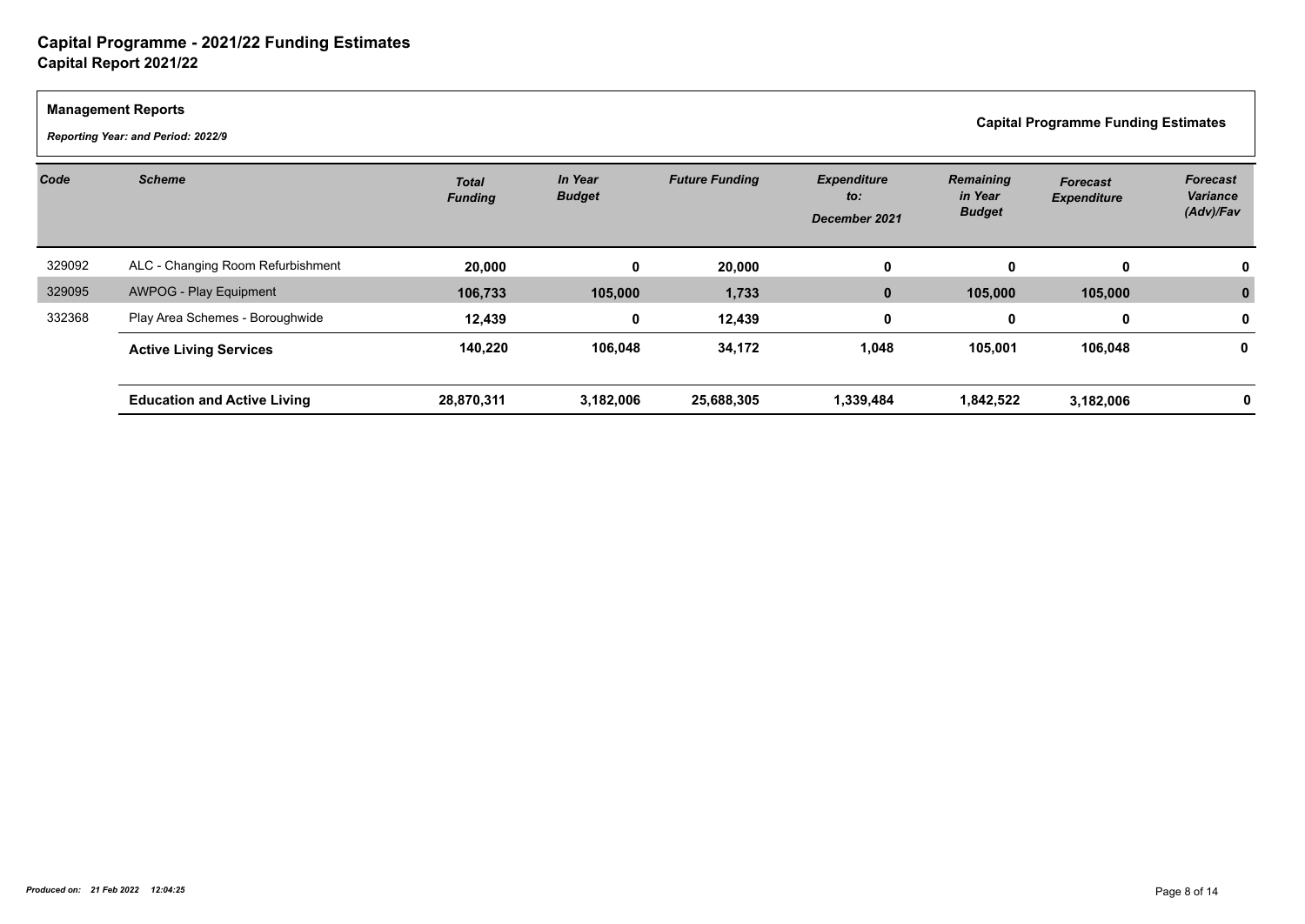|        | <b>Management Reports</b>                |                                |                          |                       | <b>Capital Programme Funding Estimates</b> |                                              |                                       |                                                 |  |  |  |
|--------|------------------------------------------|--------------------------------|--------------------------|-----------------------|--------------------------------------------|----------------------------------------------|---------------------------------------|-------------------------------------------------|--|--|--|
|        | Reporting Year: and Period: 2022/9       |                                |                          |                       |                                            |                                              |                                       |                                                 |  |  |  |
| Code   | <b>Scheme</b>                            | <b>Total</b><br><b>Funding</b> | In Year<br><b>Budget</b> | <b>Future Funding</b> | <b>Expenditure</b><br>to:<br>December 2021 | <b>Remaining</b><br>in Year<br><b>Budget</b> | <b>Forecast</b><br><b>Expenditure</b> | <b>Forecast</b><br><b>Variance</b><br>(Adv)/Fav |  |  |  |
|        | <b>Environment Portfolio</b>             |                                |                          |                       |                                            |                                              |                                       |                                                 |  |  |  |
|        | <b>Environmental Services</b>            |                                |                          |                       |                                            |                                              |                                       |                                                 |  |  |  |
| 327018 | RCAF Long Term Organics Procurement      | 26,512                         | $\mathbf 0$              | 26,512                | $\mathbf{0}$                               | $\mathbf{0}$                                 | $\mathbf 0$                           | $\mathbf{0}$                                    |  |  |  |
| 327039 | Kerbside Collections                     | 2,052                          | $\bf{0}$                 | 2,052                 | 0                                          | 0                                            | $\mathbf 0$                           | 0                                               |  |  |  |
| 327042 | Collaborative Change Programme 18-19     | 88,436                         | 88,436                   | $\mathbf 0$           | 88,436                                     | $\mathbf 0$                                  | 88,436                                | $\mathbf{0}$                                    |  |  |  |
| 327043 | Household Waste Recycling Centre         | 120,042                        | 120,042                  | $\mathbf 0$           | 104,449                                    | 58,345                                       | 162,794                               | (42, 752)                                       |  |  |  |
| 327044 | <b>AHP Waste Collections</b>             | 52,380                         | 52,380                   | $\mathbf{0}$          | $\mathbf{0}$                               | 52,380                                       | 52,380                                |                                                 |  |  |  |
| 327045 | <b>BRC Decommissioning Project</b>       | 191,777                        | $\mathbf 0$              | 191,777               | $\mathbf 0$                                | 0                                            | 0                                     | 0                                               |  |  |  |
| 327046 | Repair Cafe                              | 1,066                          | $\bf{0}$                 | 1,066                 | $\mathbf{0}$                               | $\mathbf{0}$                                 | $\mathbf{0}$                          | $\mathbf{0}$                                    |  |  |  |
| 327061 | <b>CATS</b>                              | 80,000                         | $\mathbf 0$              | 80,000                | 0                                          | 0                                            | $\mathbf 0$                           | 0                                               |  |  |  |
| 327065 | Re:Fit                                   | 2,088,980                      | 2,088,980                | $\mathbf 0$           | 1,350                                      | 2,087,630                                    | 2,088,980                             | $\mathbf{0}$                                    |  |  |  |
| 327067 | Market Hall - Asbestos Removal           | 18,606                         | $\mathbf 0$              | 18,606                | 0                                          | 0                                            | $\mathbf 0$                           | 0                                               |  |  |  |
| 327068 | <b>Cemeteries Investment Programme</b>   | 196,071                        | 196,071                  | $\mathbf{0}$          | 175,734                                    | 20,337                                       | 196,071                               | $\mathbf{0}$                                    |  |  |  |
| 327069 | Green Recovery                           | 10,010                         | 10,010                   | $\mathbf 0$           | 10,006                                     | 4                                            | 10,010                                | 0                                               |  |  |  |
| 327070 | <b>WRAP Cymru Capital Funding</b>        | 3,787                          | $\mathbf{0}$             | 3,787                 | $\mathbf{0}$                               | $\mathbf{0}$                                 | $\mathbf{0}$                          | $\mathbf{0}$                                    |  |  |  |
| 327071 | <b>Education Centre</b>                  | 200,000                        | 200,000                  | $\mathbf 0$           | 920                                        | 199,080                                      | 200,000                               | 0                                               |  |  |  |
| 327073 | Kerbside Recycling Lorry                 | 165,566                        | 165,566                  | $\mathbf 0$           | 165,566                                    | $\mathbf{0}$                                 | 165,566                               | $\bf{0}$                                        |  |  |  |
| 327074 | New Vale HWRC Refurbishment Works        | 256,526                        | 256,526                  | 0                     | 11,087                                     | 245,439                                      | 256,526                               | <sup>0</sup>                                    |  |  |  |
| 327076 | <b>Ultra Low Emission Vehicles</b>       | 92,920                         | 92,920                   | $\mathbf 0$           | 36,000                                     | 56,920                                       | 92,920                                | $\bf{0}$                                        |  |  |  |
| 327080 | Cemetery Capacity - Cefn Golau Tredegar  | 527,028                        | $\bf{0}$                 | 527,028               | 0                                          | $\mathbf 0$                                  | $\mathbf 0$                           | 0                                               |  |  |  |
| 327081 | Cemetery Capacity - Dukestown Tredegar   | 227,500                        | 8,666                    | 218,834               | 8,666                                      | $\mathbf{0}$                                 | 8,666                                 | $\bf{0}$                                        |  |  |  |
| 327082 | Cemetery Capacity - Brynmawr             | 142,000                        | 8,666                    | 133,334               | 8,666                                      | $\mathbf 0$                                  | 8,666                                 | 0                                               |  |  |  |
| 327083 | Cemetery Capacity - Brynithel Abertiller | 105,000                        | 8,666                    | 96,334                | 8,666                                      | $\mathbf{0}$                                 | 8,666                                 | $\mathbf{0}$                                    |  |  |  |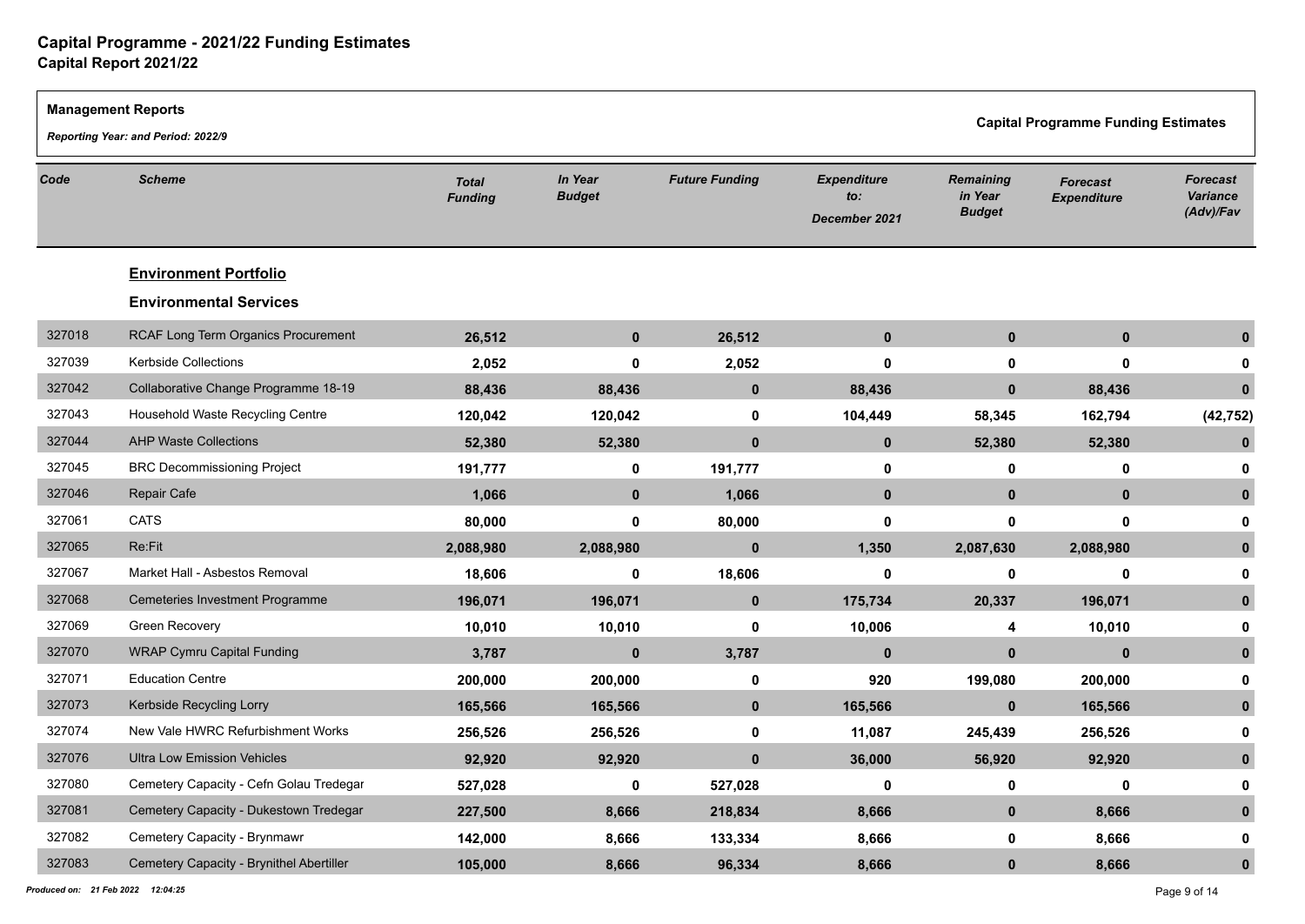|        | <b>Management Reports</b><br>Reporting Year: and Period: 2022/9 |                                |                          |                       |                                            |                                              | <b>Capital Programme Funding Estimates</b> |                                                 |
|--------|-----------------------------------------------------------------|--------------------------------|--------------------------|-----------------------|--------------------------------------------|----------------------------------------------|--------------------------------------------|-------------------------------------------------|
| Code   | <b>Scheme</b>                                                   | <b>Total</b><br><b>Funding</b> | In Year<br><b>Budget</b> | <b>Future Funding</b> | <b>Expenditure</b><br>to:<br>December 2021 | <b>Remaining</b><br>in Year<br><b>Budget</b> | <b>Forecast</b><br><b>Expenditure</b>      | <b>Forecast</b><br><b>Variance</b><br>(Adv)/Fav |
| 327090 | Fly Tipping CCTV                                                | 14,000                         | 14,000                   | 0                     | 14,004                                     | 0                                            | 14,004                                     | (4)                                             |
| 327110 | <b>Allotment Support Grant</b>                                  | 25,599                         | 25,599                   | $\bf{0}$              | 4,504                                      | 21,095                                       | 25,599                                     |                                                 |
|        | <b>Environmental Services</b>                                   | 4,635,858                      | 3,336,528                | 1,299,330             | 638,052                                    | 2,741,232                                    | 3,379,284                                  | (42, 756)                                       |
|        | <b>Housing Environmental Health</b>                             |                                |                          |                       |                                            |                                              |                                            |                                                 |
| 328221 | Remediation of Contaminated Land/Dereli                         | 154,269                        | 2,470                    | 151,799               | 2,470                                      | $\mathbf 0$                                  | 2,470                                      |                                                 |
| 350510 | Improvement grants - new scheme                                 | 747,755                        | 469,000                  | 278,755               | 315,398                                    | 153,602                                      | 469,000                                    |                                                 |
| 350550 | Support for Independent Living                                  | 151,154                        | 131,053                  | 20,101                | 70,954                                     | 60,099                                       | 131,053                                    |                                                 |
| 350560 | <b>Empty Property Grants</b>                                    | 174,453                        | 15,523                   | 158,930               | 15,523                                     | 0                                            | 15,523                                     |                                                 |
|        | <b>Housing Environmental Health</b>                             | 1,227,631                      | 618,046                  | 609,585               | 404,346                                    | 213,700                                      | 618,046                                    | 0                                               |
|        | <b>Environment Portfolio</b>                                    | 5,863,489                      | 3,954,574                | 1,908,915             | 1,042,398                                  | 2,954,932                                    | 3,997,330                                  | (42, 756)                                       |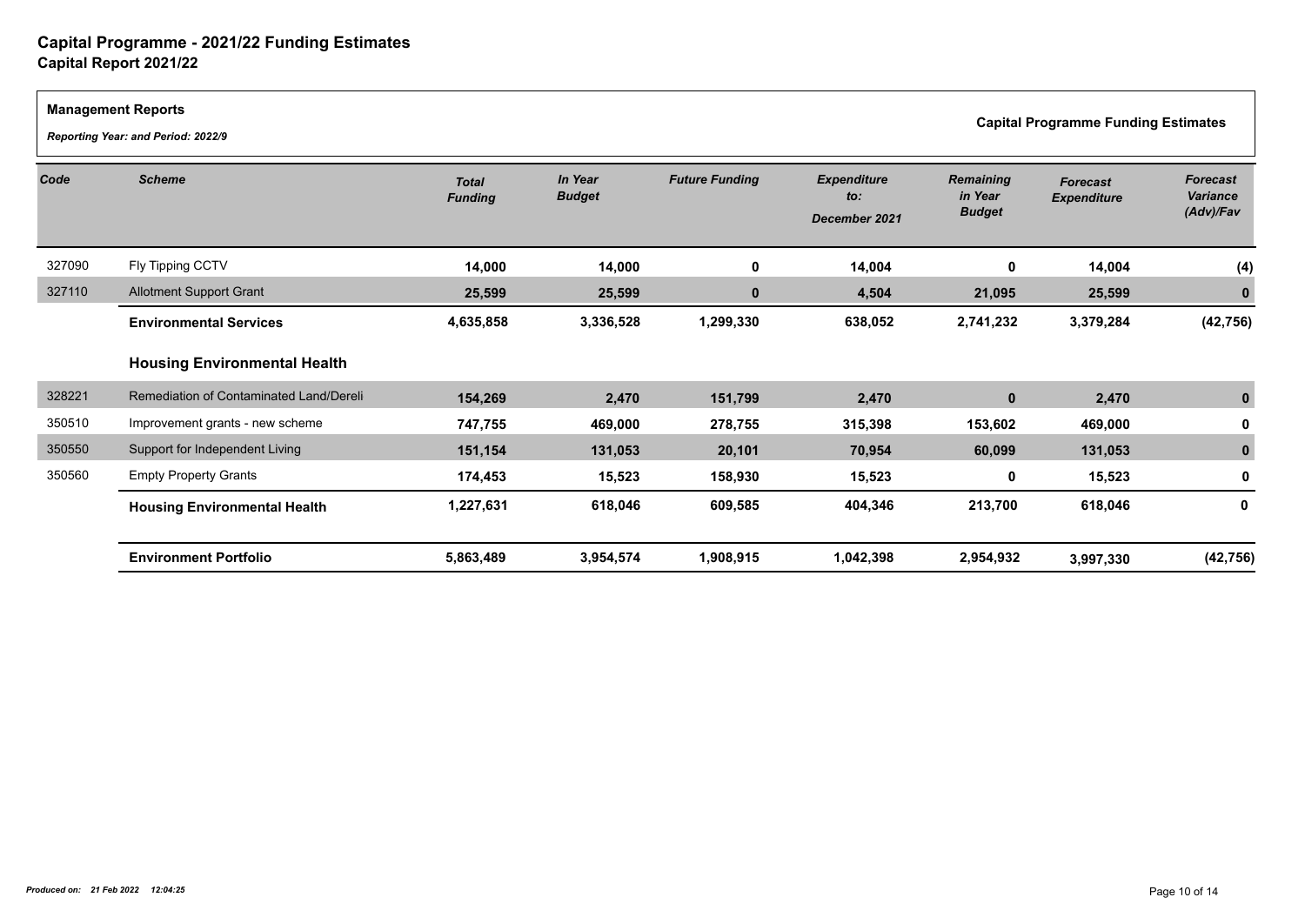|        | <b>Management Reports</b><br>Reporting Year: and Period: 2022/9 |                                |                          |                       |                                            | <b>Capital Programme Funding Estimates</b>   |                                       |                                                 |
|--------|-----------------------------------------------------------------|--------------------------------|--------------------------|-----------------------|--------------------------------------------|----------------------------------------------|---------------------------------------|-------------------------------------------------|
| Code   | <b>Scheme</b>                                                   | <b>Total</b><br><b>Funding</b> | In Year<br><b>Budget</b> | <b>Future Funding</b> | <b>Expenditure</b><br>to:<br>December 2021 | <b>Remaining</b><br>in Year<br><b>Budget</b> | <b>Forecast</b><br><b>Expenditure</b> | <b>Forecast</b><br><b>Variance</b><br>(Adv)/Fav |
|        | <b>Infrastructure Portfolio</b><br><b>Engineering Services</b>  |                                |                          |                       |                                            |                                              |                                       |                                                 |
| 328040 | Cwm By Pass                                                     | 13,970                         | $\mathbf 0$              | 13,970                | $\mathbf 0$                                | $\mathbf 0$                                  | $\mathbf 0$                           | $\mathbf{0}$                                    |
| 328149 | SRiC - Tredegar Footway Improvements                            | 25,000                         | 25,000                   | $\pmb{0}$             | $\mathbf 0$                                | 25,000                                       | 25,000                                | 0                                               |
| 328310 | <b>Local Transport Fund</b>                                     | 9,625                          | 9,625                    | $\mathbf 0$           | 9,625                                      | $\mathbf{0}$                                 | 9,625                                 | $\mathbf{0}$                                    |
| 328312 | Local Transport Fund 2020/21                                    | 174,702                        | 174,702                  | $\mathbf 0$           | 174,702                                    | $\mathbf 0$                                  | 174,702                               | 0                                               |
| 328314 | Local Transport Network Fund                                    | 2,319                          | 2,319                    | $\mathbf 0$           | 2,319                                      | $\mathbf 0$                                  | 2,319                                 | $\mathbf{0}$                                    |
| 328315 | Local Transport Fund - Project Retention                        | 16,020                         | $\mathbf 0$              | 16,020                | 0                                          | 0                                            | $\mathbf 0$                           | 0                                               |
| 328318 | <b>Active Travel Fund</b>                                       | 399,000                        | 399,000                  | $\mathbf 0$           | 57,757                                     | 341,243                                      | 399,000                               | $\mathbf{0}$                                    |
| 328323 | <b>Resilient Roads Fund</b>                                     | 300,000                        | 300,000                  | $\mathbf 0$           | 9,213                                      | 290,787                                      | 300,000                               | 0                                               |
| 328340 | <b>LTF Metro Plus</b>                                           | 222,734                        | 222,734                  | $\mathbf{0}$          | 222,734                                    | $\mathbf{0}$                                 | 222,734                               | $\mathbf 0$                                     |
| 328342 | <b>LTF Bedwellty Pits</b>                                       | 990,000                        | 990,000                  | $\mathbf 0$           | 36,721                                     | 953,279                                      | 990,000                               | 0                                               |
| 328344 | LTF Bus Stop Infrastructure                                     | 405,000                        | 405,000                  | $\mathbf{0}$          | 15,261                                     | 389,739                                      | 405,000                               | $\mathbf{0}$                                    |
|        | <b>Engineering Services</b>                                     | 2,558,370                      | 2,528,380                | 29,990                | 528,332                                    | 2,000,048                                    | 2,528,380                             | 0                                               |
|        | <b>Highways Network Management</b>                              |                                |                          |                       |                                            |                                              |                                       |                                                 |
| 328063 | <b>Bridge Strengthening Works</b>                               | 1,857                          | $\mathbf{0}$             | 1,857                 | $\mathbf{0}$                               | $\mathbf{0}$                                 | $\mathbf{0}$                          | $\mathbf{0}$                                    |
| 328095 | Ebbw Vale Railway study Phase 3                                 | 2,668                          | 2,668                    | $\mathbf 0$           | 2,668                                      | 0                                            | 2,668                                 | 0                                               |
| 328269 | Highways PB Imp. Works.                                         | 20,946                         | $\pmb{0}$                | 20,946                | $\mathbf{0}$                               | $\mathbf 0$                                  | $\pmb{0}$                             | $\mathbf{0}$                                    |
| 328270 | <b>Highways Improvement Works</b>                               | 1,692,700                      | 1,075,654                | 617,046               | 1,075,654                                  | $\mathbf 0$                                  | 1,075,654                             | 0                                               |
| 328334 | <b>LGBI - Trinant Hall</b>                                      | 59,747                         | 45,805                   | 13,942                | 45,805                                     | $\mathbf{0}$                                 | 45,805                                | $\bf{0}$                                        |
| 328404 | Flood Damage - Emergency Repairs                                | 12,593                         | 12,593                   | $\mathbf 0$           | 6,653                                      | 5,940                                        | 12,593                                | 0                                               |
| 328405 | Aberbeeg Road Repairs                                           | 110,498                        | 34                       | 110,464               | 34                                         | $\mathbf{0}$                                 | 34                                    | $\mathbf{0}$                                    |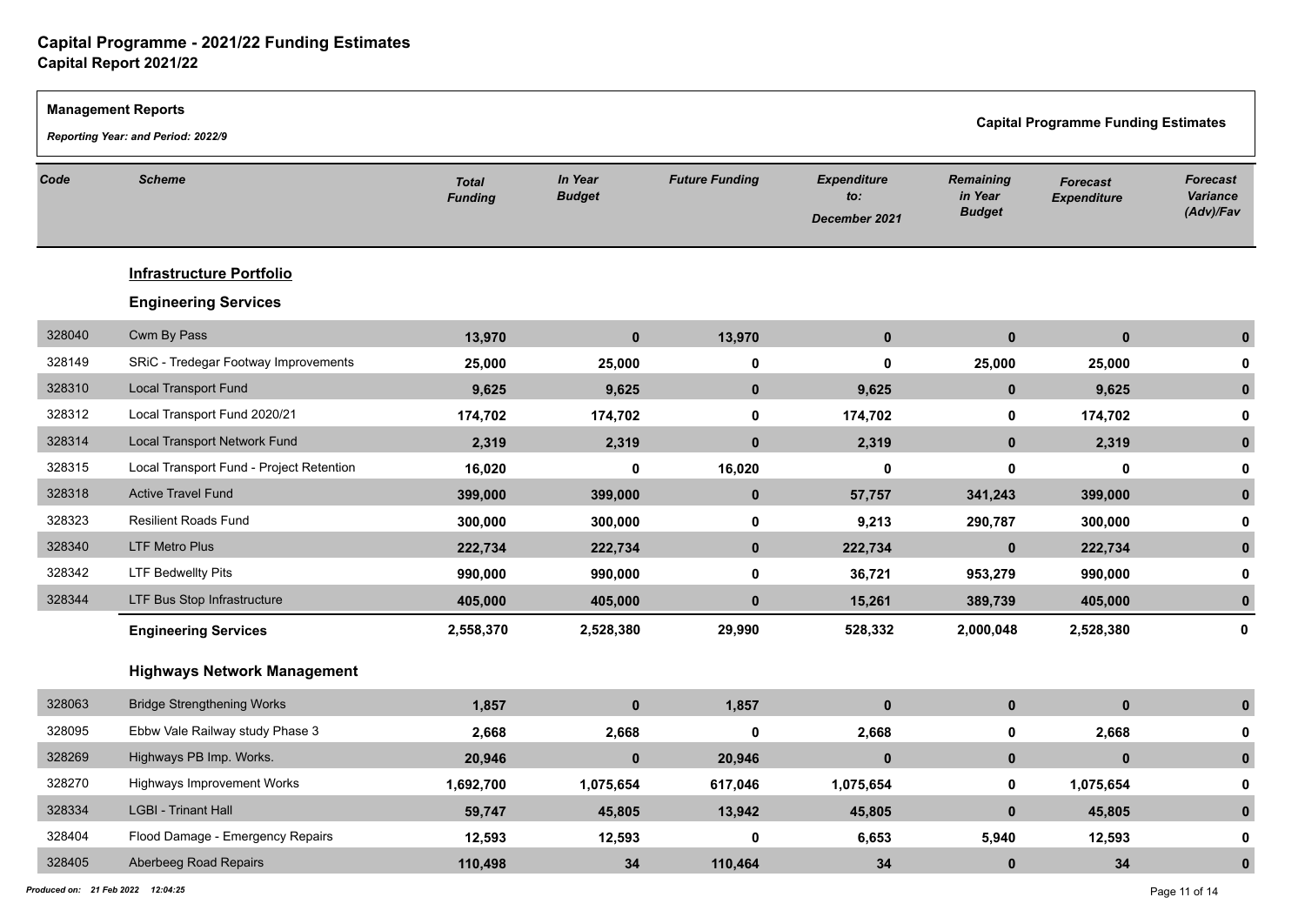| <b>Management Reports</b><br><b>Capital Programme Funding Estimates</b><br>Reporting Year: and Period: 2022/9 |                                       |                                |                                 |                       |                                            |                                              |                                       |                                          |
|---------------------------------------------------------------------------------------------------------------|---------------------------------------|--------------------------------|---------------------------------|-----------------------|--------------------------------------------|----------------------------------------------|---------------------------------------|------------------------------------------|
| Code                                                                                                          | <b>Scheme</b>                         | <b>Total</b><br><b>Funding</b> | <b>In Year</b><br><b>Budget</b> | <b>Future Funding</b> | <b>Expenditure</b><br>to:<br>December 2021 | <b>Remaining</b><br>in Year<br><b>Budget</b> | <b>Forecast</b><br><b>Expenditure</b> | <b>Forecast</b><br>Variance<br>(Adv)/Fav |
| 328406                                                                                                        | <b>Small Scale Works Grant</b>        | 229,500                        | 229,500                         | 0                     | 77,541                                     | 151,959                                      | 229,500                               |                                          |
| 328408                                                                                                        | <b>Cwmcelyn Pond Sediment Removal</b> | 150,000                        | 150,000                         | $\mathbf{0}$          | 3,856                                      | 146,144                                      | 150,000                               |                                          |
|                                                                                                               | <b>Highways Network Management</b>    | 2,280,509                      | 1,516,254                       | 764,255               | 1,212,212                                  | 304,042                                      | 1,516,254                             | 0                                        |
|                                                                                                               | Infrastructure Portfolio              | 4,838,879                      | 4,044,634                       | 794,245               | 1,740,544                                  | 2,304,090                                    | 4,044,634                             |                                          |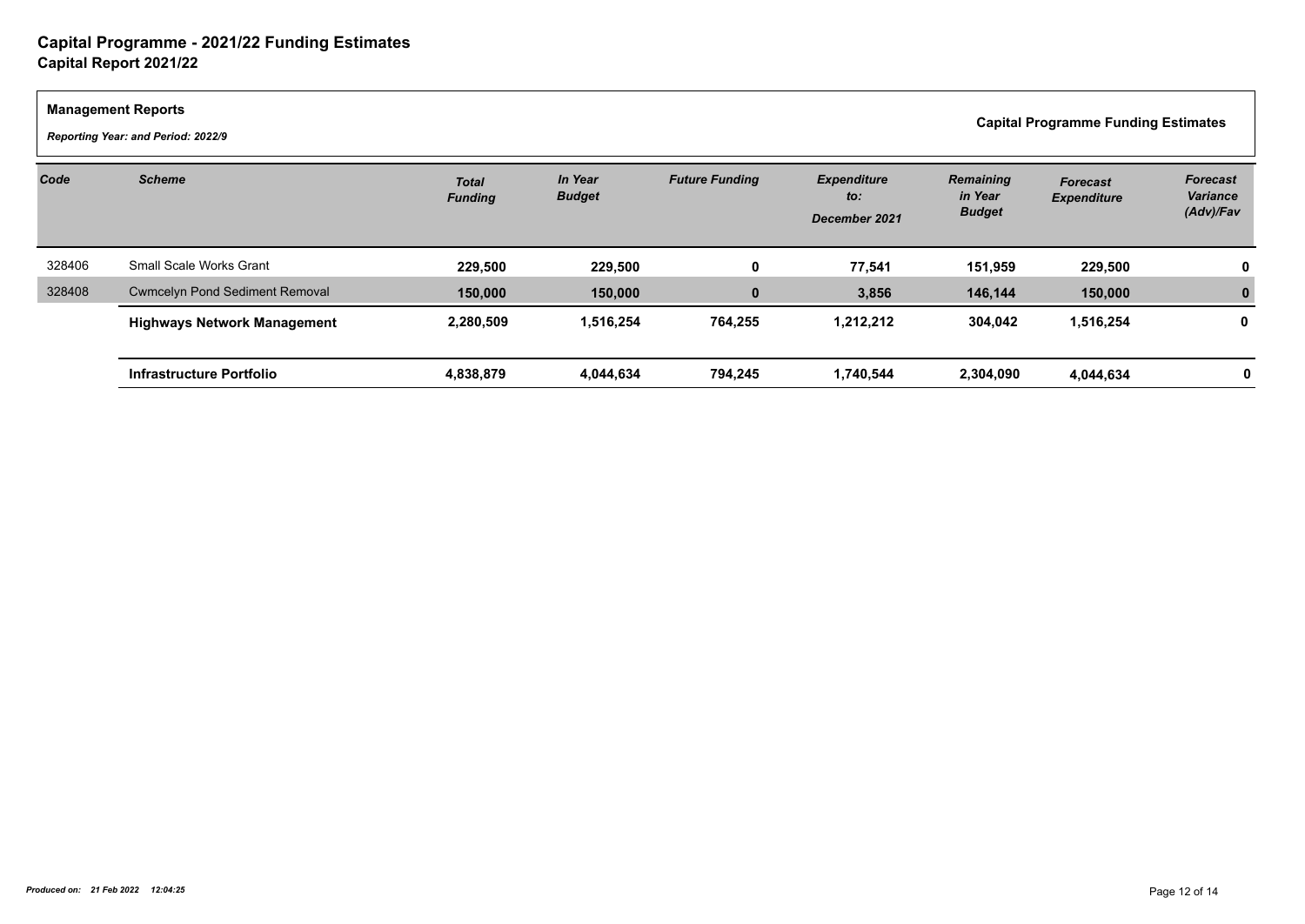| <b>Management Reports</b><br><b>Capital Programme Funding Estimates</b><br>Reporting Year: and Period: 2022/9 |                                       |                                |                          |                       |                                            |                                              |                                       |                                          |
|---------------------------------------------------------------------------------------------------------------|---------------------------------------|--------------------------------|--------------------------|-----------------------|--------------------------------------------|----------------------------------------------|---------------------------------------|------------------------------------------|
| Code                                                                                                          | <b>Scheme</b>                         | <b>Total</b><br><b>Funding</b> | In Year<br><b>Budget</b> | <b>Future Funding</b> | <b>Expenditure</b><br>to:<br>December 2021 | <b>Remaining</b><br>in Year<br><b>Budget</b> | <b>Forecast</b><br><b>Expenditure</b> | <b>Forecast</b><br>Variance<br>(Adv)/Fav |
|                                                                                                               | <b>All Portfolios</b>                 |                                |                          |                       |                                            |                                              |                                       |                                          |
|                                                                                                               | <b>All Portfolios</b>                 |                                |                          |                       |                                            |                                              |                                       |                                          |
| 300300                                                                                                        | <b>City Deal</b>                      | 1,220,900                      | 1,220,900                | $\mathbf 0$           | $\mathbf 0$                                | 1,220,900                                    | 1,220,900                             |                                          |
| 303990                                                                                                        | OS Capital Admin/Design & Supervision | 524,000                        | 524,000                  | $\mathbf 0$           | 255,780                                    | 268,220                                      | 524,000                               |                                          |
| 321112                                                                                                        | Disabled Access - Special Programme   | 10,911                         | 10,728                   | 183                   | 10,728                                     | $\mathbf{0}$                                 | 10,728                                |                                          |
| 324672                                                                                                        | The Company Shop - Tred               | 196,964                        | $\mathbf 0$              | 196,964               | 0                                          | $\mathbf 0$                                  | $\mathbf 0$                           |                                          |
|                                                                                                               | <b>All Portfolios</b>                 | 1,952,775                      | 1,755,628                | 197,147               | 266,508                                    | 1,489,120                                    | 1,755,628                             | 0                                        |
|                                                                                                               | <b>All Portfolios</b>                 | 1,952,775                      | 1,755,628                | 197,147               | 266,508                                    | 1,489,120                                    | 1,755,628                             |                                          |